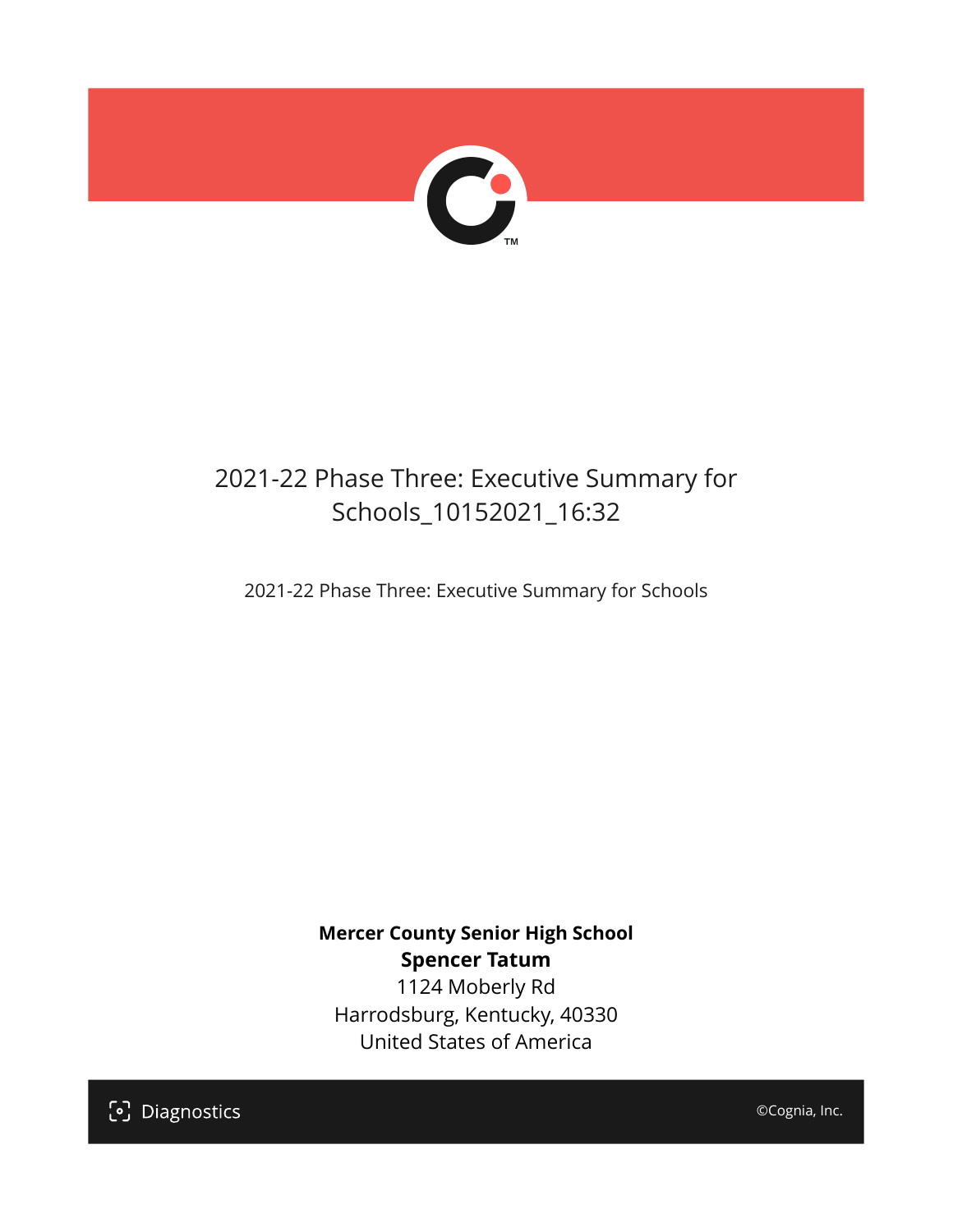Mercer County Senior High School

#### **Table of Contents**

[2021-22 Phase Three: Executive Summary for Schools](#page-2-0)

[3](#page-2-0)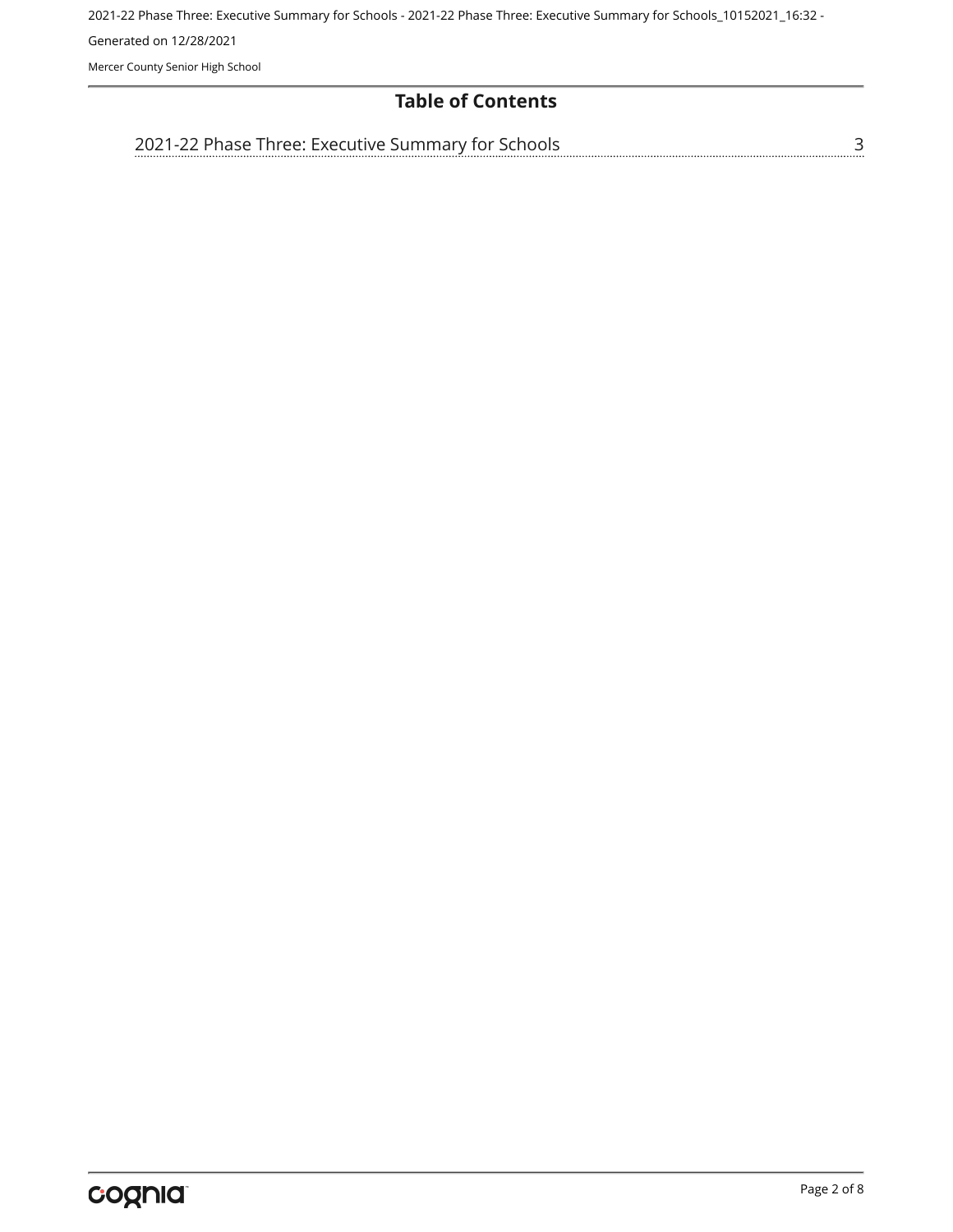2021-22 Phase Three: Executive Summary for Schools - 2021-22 Phase Three: Executive Summary for Schools\_10152021\_16:32 - Generated on 12/28/2021 Mercer County Senior High School

### <span id="page-2-0"></span>**2021-22 Phase Three: Executive Summary for Schools**

Description of the School

Describe the school's size, community/communities, location, and changes it has experienced in the last three years. Include demographic information about the students, staff, and community at large. What unique features and challenges are associated with the community/communities the school serves?

Mercer County Senior High School houses grades 9-12 with an enrollment of 766 students. In the past three years, our enrollment is down at MCSH by approximately 80 students. We are located in the rural community of Harrodsburg, Kentucky, with a population of approximately 21,000. According to the latest Census data (2014), 22.1% of the population is under the age of 18 and 18.1% is over the age of 65. Our community is predominantly white (93.3%). Only 18.9% of community members hold a Bachelor's degree or higher and 83.9% are a high school graduate or higher. The per capita money income in the past 12 months is \$24,138 and the median household income is \$45,396. People living below the poverty level is 16.8%. Harrodsburg was recently named the poorest community in the state of Kentucky. Industries within our community include Hitachi, Corning, Toyota Boshoku and Essity. Several of these industries have had major expansions over the past couple of years. We have also lost other industries in the community over the past several years. Many residents work outside of our county in order to support their families with an average commute time of 25.9 minutes. We offer a variety of Advanced Placement(AP) courses in all areas of the content. Students may earn college credit by obtaining a qualifying score on the AP exam. Our number of students taking AP courses has trended down the last couple of years as more students are opting to take more dual credit courses. Through Campbellsville University, Bluegrass Community Technical College, Murray State University and Morehead State University, our students have dual credit opportunities in the following courses: US History, Principles of Teaching, English, Biology, Agriculture, Communications, Psychology, Sociology, Nursing and Math. The state's new dual credit scholarship program has increased our number of students taking dual credit. AP courses offered at MCSHS include AP World History, AP US History, AP Art, AP Language, AP Spanish, AP Chemistry and AP Calculus. We also offer a College Readiness Math course to any senior that did not meet ACT benchmarks and can take this course in order to avoid taking remedial courses as a freshman in college. We offer abroad range of CTE/elective courses in the areas of business, agriculture, art, music, and family and consumer science. Each content area also offers a wide range of elective offerings to our students. Students also have the opportunity to attend the Trailblazer Career Academy and take courses in the areas of carpentry tech, automotive tech, electrical tech, welding tech, office tech, health sciences and allied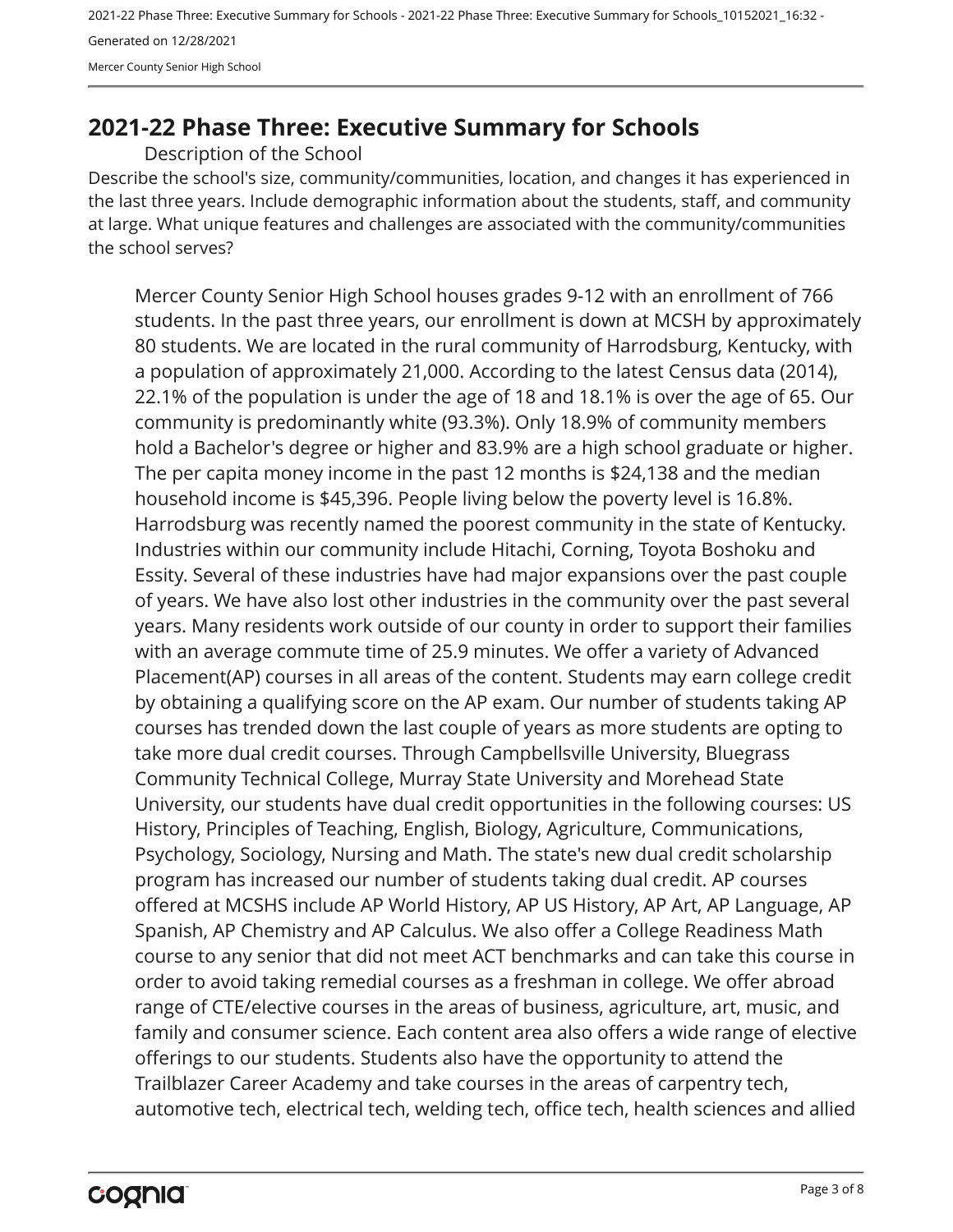Mercer County Senior High School

health. Our students have twenty four (24) minutes daily in an Advisor/Advisee group. Students are with the same teacher and group of students throughout high school during AA. This allows us to build meaningful relationships with our students while they are here at MCSH. Our student population is 82.7% Caucasian, 7% Hispanic, 3.1% African American, .65% Asian, and 6.1% two or more races. We have a total of 371 (50.8%) students on free and or reduced lunch. Our student body is 51.4% male and 48.6% female. MCSH transition to adult life after graduation is: 34.01% of our graduating class continues on to post secondary education; 17.26% work and go to college part time; 1.52% attend a vocational/ technical school;13.2% enter the workforce; and 2.7% join the military. Students at MCSH receive a diverse offering of courses, activities and extra curricular opportunities. We have approximately twenty (20)clubs that meet once a month throughout the year. Students may also participate in approximately eighteen (18) extra curricular sports. Our band program has several offerings as well that include marching band, pep band, jazz ensemble and concert band. Mercer County Senior High School has 46 classroom teachers, 2 counselors, 3 assistant principals and 1 media specialist (librarian).In the past several years, due to budget constraints, we have lost some teaching positions. Our teachers have an average of 13.8 years of teaching experience. More than half (64.2%) of our teaching staff hold a Master's Degree; 22.6% have a Rank I, 9.4% have a Bachelor's Degree,1.9% have a Specialist's Degree, and 1.9% have a Doctorate. The average student-to-teacher ratio is 15:1 and all teachers are highly qualified in the content area in which they are teaching. Our mission statement reflects "Preparing every student to successfully compete in every endeavor, at every level, and in every stage of life. " We must prepare our students academically, intellectually, and emotionally to become productive citizens within our community upon graduation from high school. We believe that a clean, safe, positive, and stimulating environment creates an inviting place where pride and ownership encourage all members of our community to learn. We take great pride in our school and all members of this community are encouraged to take responsibility for their learning and the environment within our school. To help remind everyone of what is expected, we have compiled expectations and they are taught and re-taught at varying points during the school year. These expectations are Motivated, Engaged, Respectful, Civil and Safe, Empathetic and Responsible. This past year our composite ACT score was a 17.9. Due to COVID-19, accountability scores were not complete due to the number of students that did not take the state assessments in the 2020-21 school year. We need to continue to focus on moving student achievement in all areas, but especially our gap groups. We are working on this by looking at curriculum, instruction and assessment in all areas. Another area of improvement that we will focus on is the overall percentage of students who are graduating as college or career ready. Although the percentage has steadily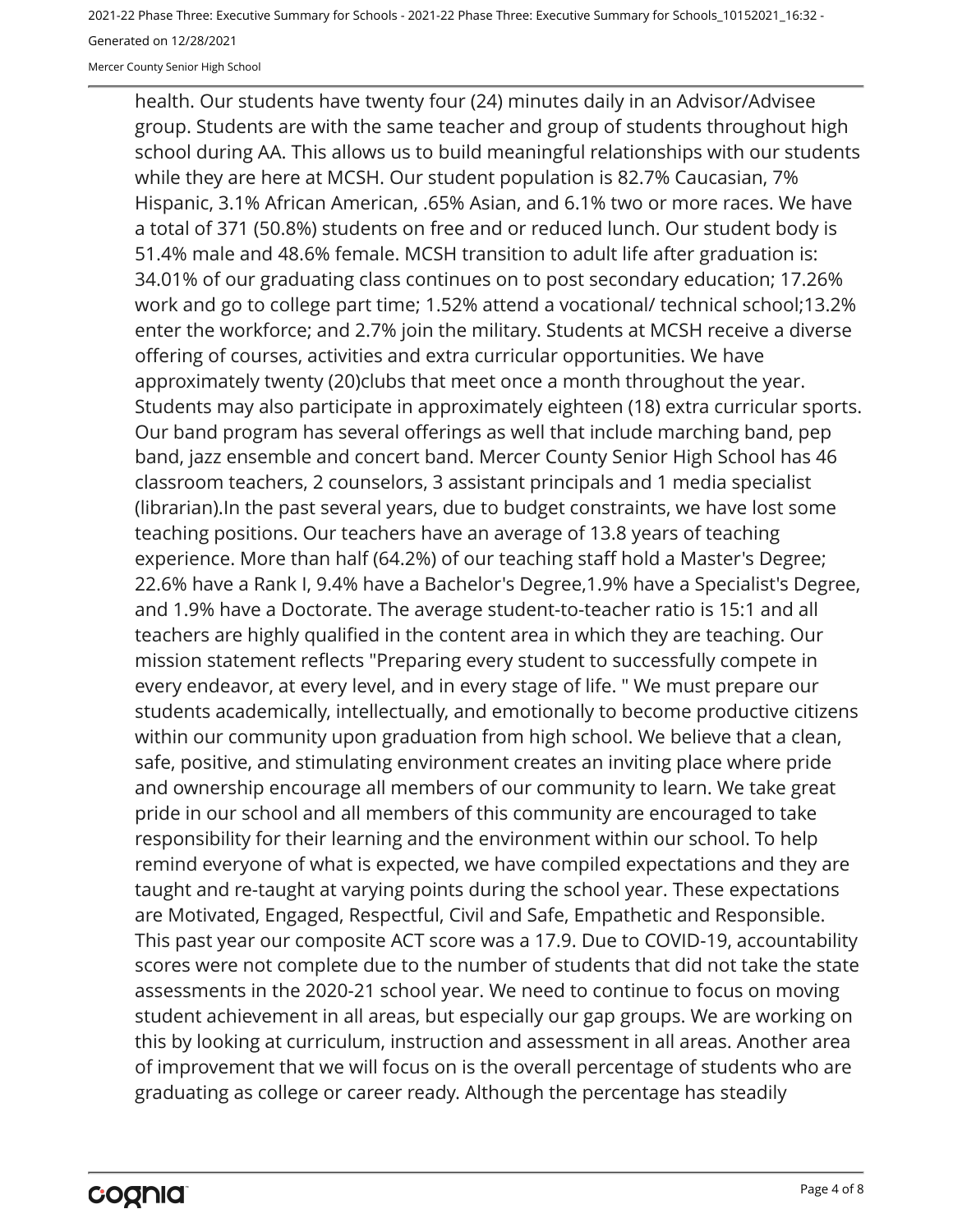Mercer County Senior High School

increased over the past 4 years, we need to continue to improve the overall transition readiness score.

#### School's Purpose

Provide the school's purpose statement and ancillary content such as mission, vision, values, and/ or beliefs. Describe how the school embodies its purpose through its program offerings and expectations for students.

Mercer County Senior High School's purpose is to teach our students to think critically and solve real-world problems in order to prepare them for either collegelevel coursework or a successful transition into the world of work. Our school's mission statement refers to the concept of preparing our students to successfully compete in every endeavor, at every level, and in every stage of life. We want them to be proficient, productive, professional and proactive in order to be competitive in a changing world. We must prepare our students to be competitive in the world they will be entering upon graduation from MCSH. Mercer County Senior High School embodies this purpose through our program offerings for students. We use Advisor / Advisee groups daily and club meeting time monthly to provide our students the opportunity to explore different activities. We offer four AP courses and nine dual-credit courses through Campbellsville University, Murray State University, and Morehead State University. Our students can take courses through the Campbellsville University program that allows them to take college level courses at the Campbellsville-Harrodsburg campus. The tuition rate is drastically reduced for these course offerings. We offer our students a variety of career pathway options and our students have the additional option of taking vocational courses at the Trailblazer Career Academy for part of the day. We provide our students with multiple opportunities to demonstrate College and Career Readiness, including the ACT and skills certificate assessments. Preparing our students for college and career is one of our most important jobs as a high school. Mercer County Senior High School also embodies this purpose through both our student expectations for behavior and work in the classroom. We have building-wide procedures to help keep our students safe throughout the day and create a common set of classroom expectations for behavior. All of our students are Motivated, Engaged, Respectful, Civil and Safe, Empathetic and Responsible. At the same time, we try to provide privileges to our students, such as cell phone usage during the school day and keeping the dress code appropriate but not too restrictive. In addition, we are embracing the opportunity that technology provides for student learning by encouraging our teachers to allow the students to utilize their cell phones in the classroom for instructional purposes. In summary, we try to treat our students as young adults and place the burden of responsibility on their shoulders while continuing to provide additional support and resources when they need some help.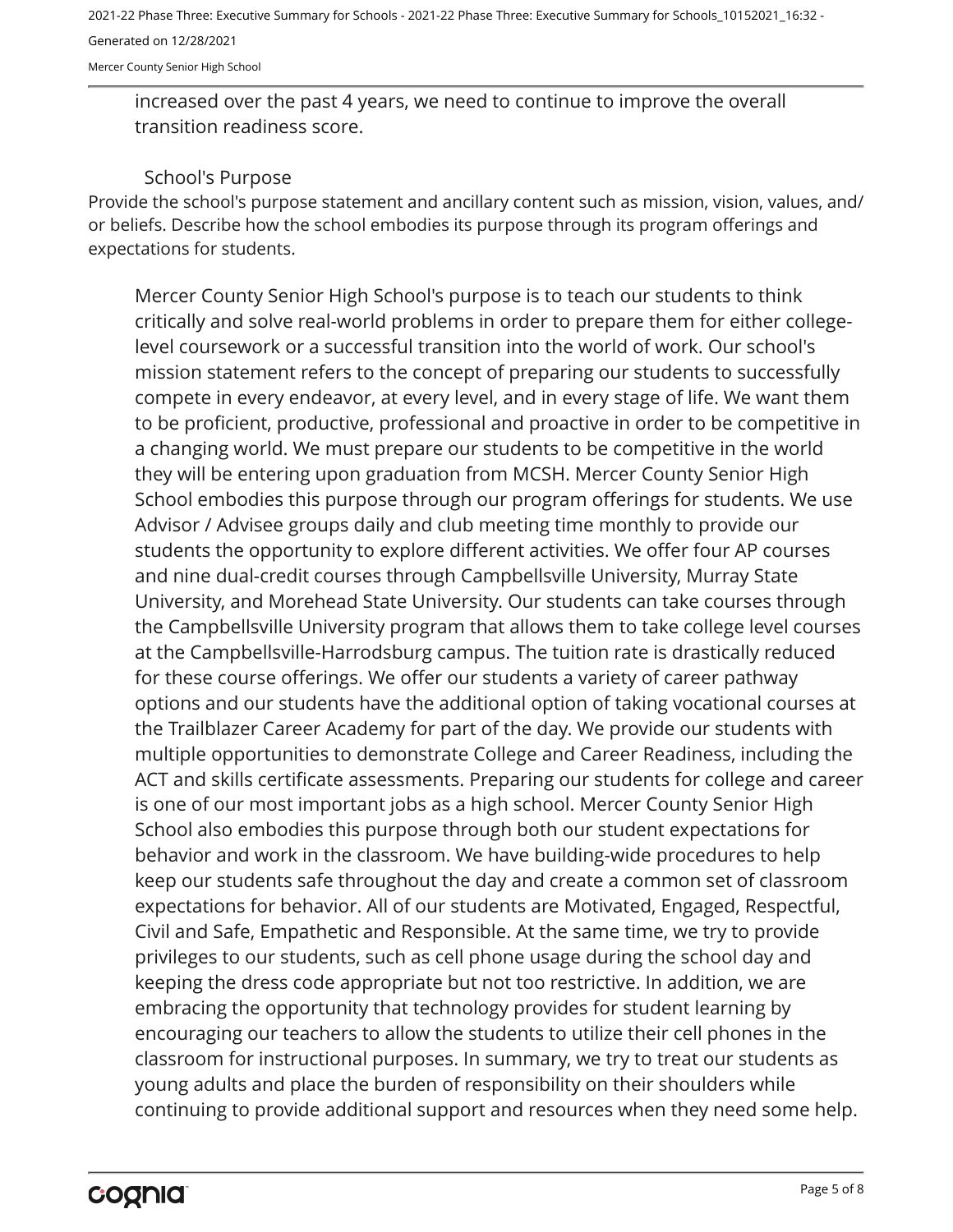Mercer County Senior High School

Describe the school's notable achievements and areas of improvement in the last three years. Additionally, describe areas for improvement that the school is striving to achieve in the next three years. Notable Achievements and Areas of Improvement

Mercer County Senior High School has worked diligently in recent years to improve student learning in order to increase student achievement in all areas. With COVID-19 during the spring of2020, we did not get new accountability results for the 2019-20 school year. With the new accountability system in place for the first year, some of the data is difficult to compare to previous years. 44% of the 2018-19 juniors met the school goal of 20 on the ACT. MCSHS scored above the Targeted School Improvement (TSI) / Comprehensive School Improvement (CSI) cut scores. The cut score for Proficiency was 43 and the school score was 62.2. The cut score for Transition Readiness was 55 and the school score was 76.1. The cut score for Graduation is 89 and the school score was 98.2. During the last three years, the school district has made a commitment to increasing rigor in the classroom and provided professional development hours for our teachers to attend "Laying the Foundation" training. The stated goal of this effort has been to increase the number of students taking Advanced Placement and dual-credit courses. In the last few years, the number of AP students taking exams has dropped due to more students taking Dual Credit courses. However, we still had 58.3% of the students taking AP exams scored a 3,4, or 5. A few other notable achievements during the 2020-21 school year included: Several state and regional winners in FCCLA, one of the top donating high schools in the state of Kentucky for the Central Kentucky Blood Center blood drives for the 10th consecutive year, FCCLA, FFA, FBLA, FFA and HOSA state winners/officers in several areas, 9 Governor's Scholars selections, 1 Governor's School for the Arts selection,1 Craft Academy selection, Future Problem Solving Governor's Cup district winner, 3 individual Regional Art Club winners, State co-champion in NASP Archery championships, girls basketball district champions, baseball district champions, softball district champions, girls track regional champions and 2A state runner-up, boys track regional champions and 2A state champions, and 8 individual state track champions. In the next three years, there are several areas of improvement for Mercer County Senior High School. On college readiness exams, we want to be above the state and national average in all areas on the ACT. We would like to increase our composite scores by 1.0-2.0 points to reach a school goal of 20.0 plus. Through an increased focus on career pathways and industry certificates, as well as strengthening our interventions for students not meeting college benchmarks, we want to significantly raise our overall percentage of Transition Readiness students. Mathematics is a major focus of improvement for our high school and the implementation of more direct instruction in our math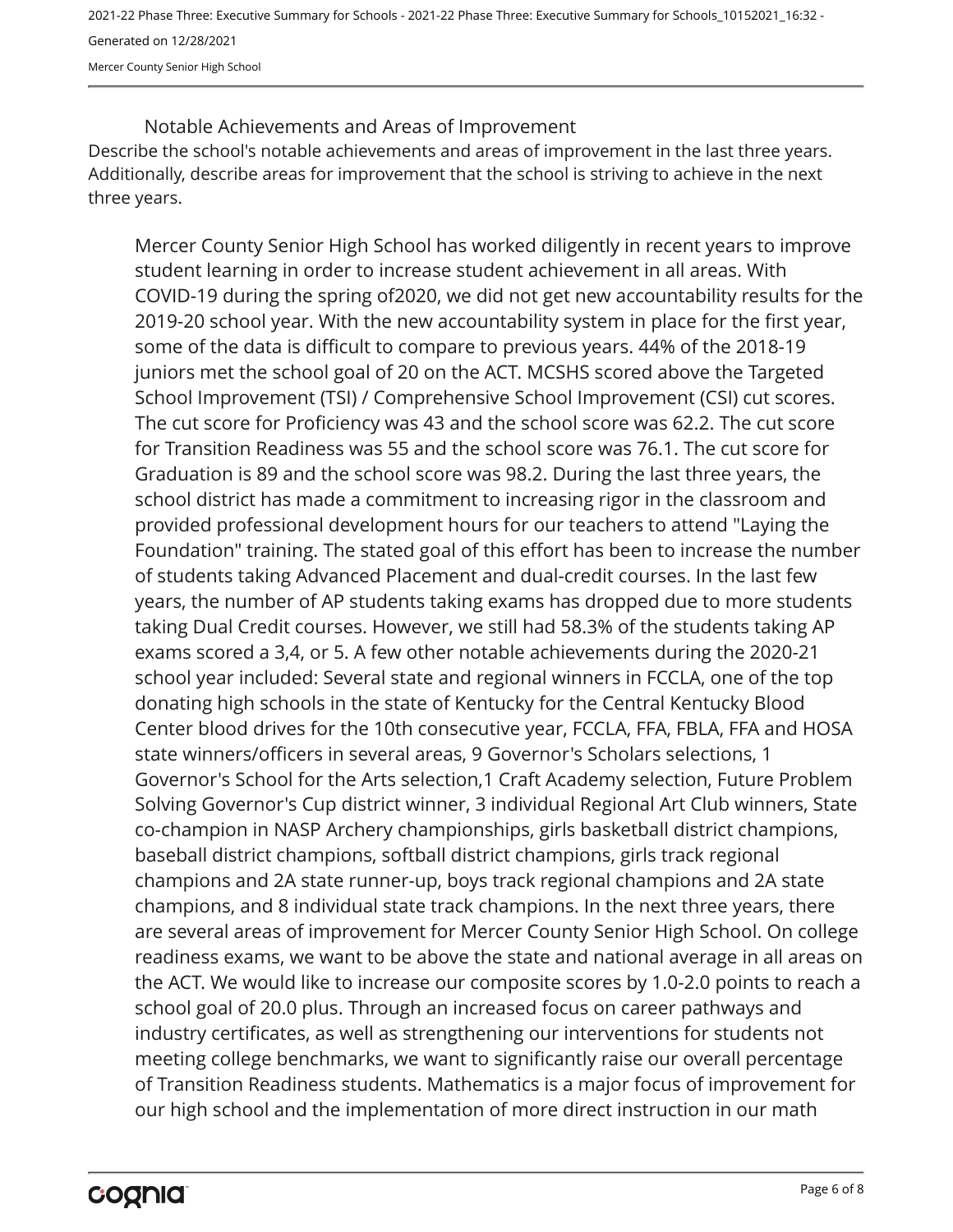Mercer County Senior High School

classes will help our students critically analyze their own work and solve problems in a group structure. We must equip our students with the ability to problem solve and think critically in order to prepare them for such an advanced, technological world they will be competing in after graduation. Finally, we will focus on core instruction in order to prepare our students for the accountability assessments each year.

#### Additional Information

**CSI/TSI Schools (including ATSI) Only:** Describe the procedures used to create the school's improvement plan and briefly state the specific efforts to address the causes of low student performance and resource inequities.

N/A

Additional Information

Provide any additional information you would like to share with the public and community that were not prompted in the previous sections.

N/A